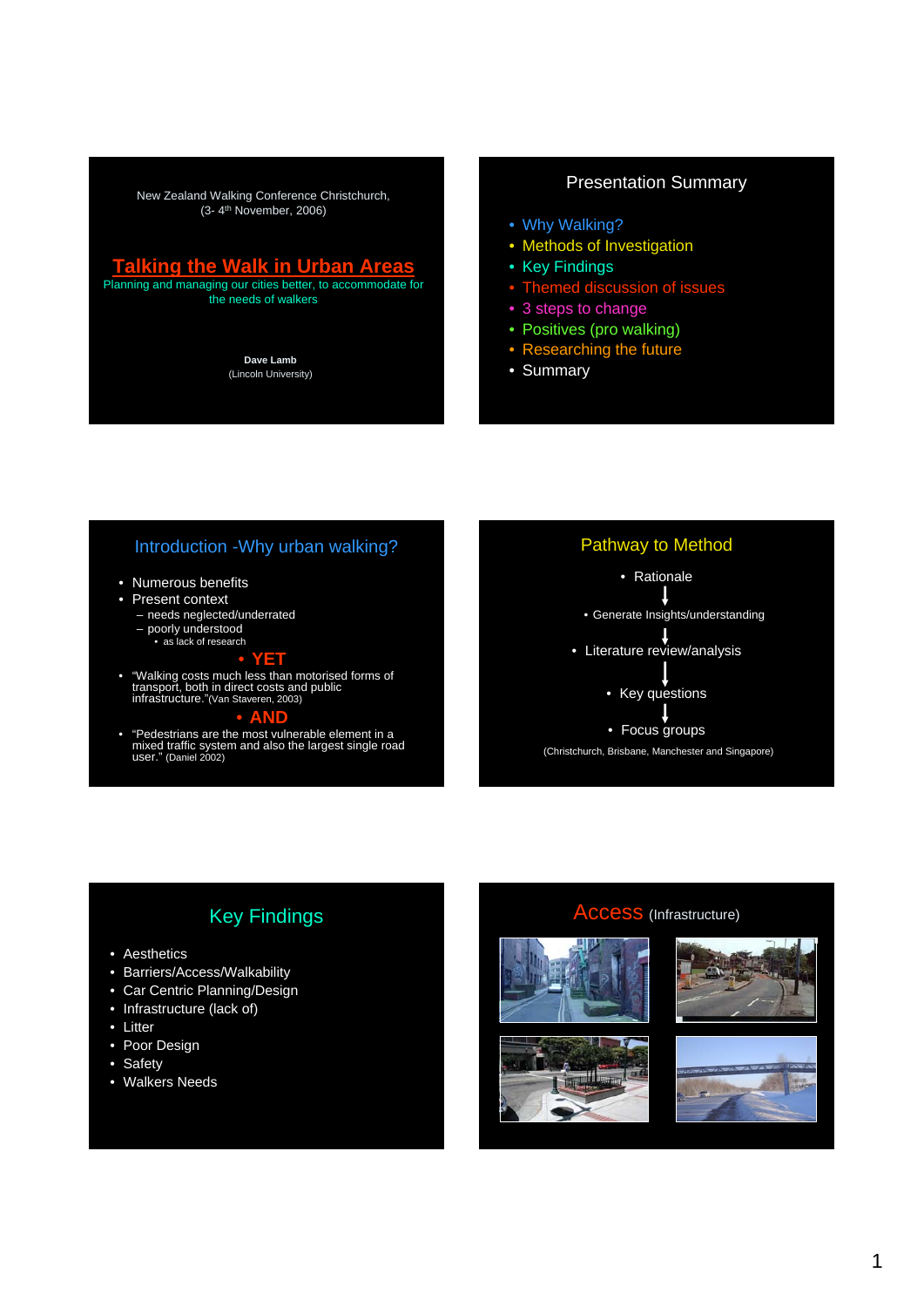







# Footpaths and Pathways (Good Design)

# Footpaths and Pathways (Good Design)**The Party**



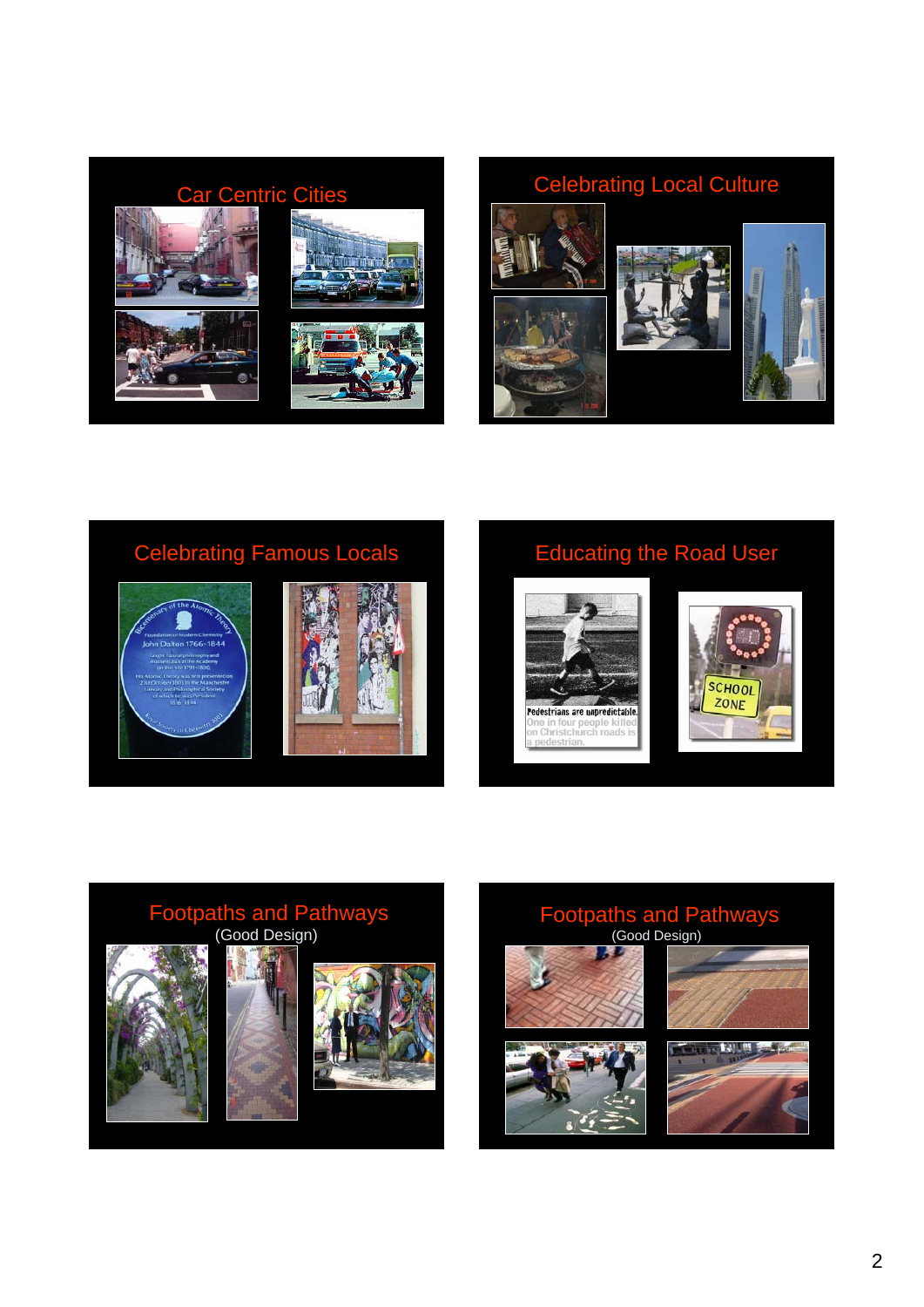

# Greenery (Design aesthetics)













Litter (Infrastructure/aesthetics) 前 **ER**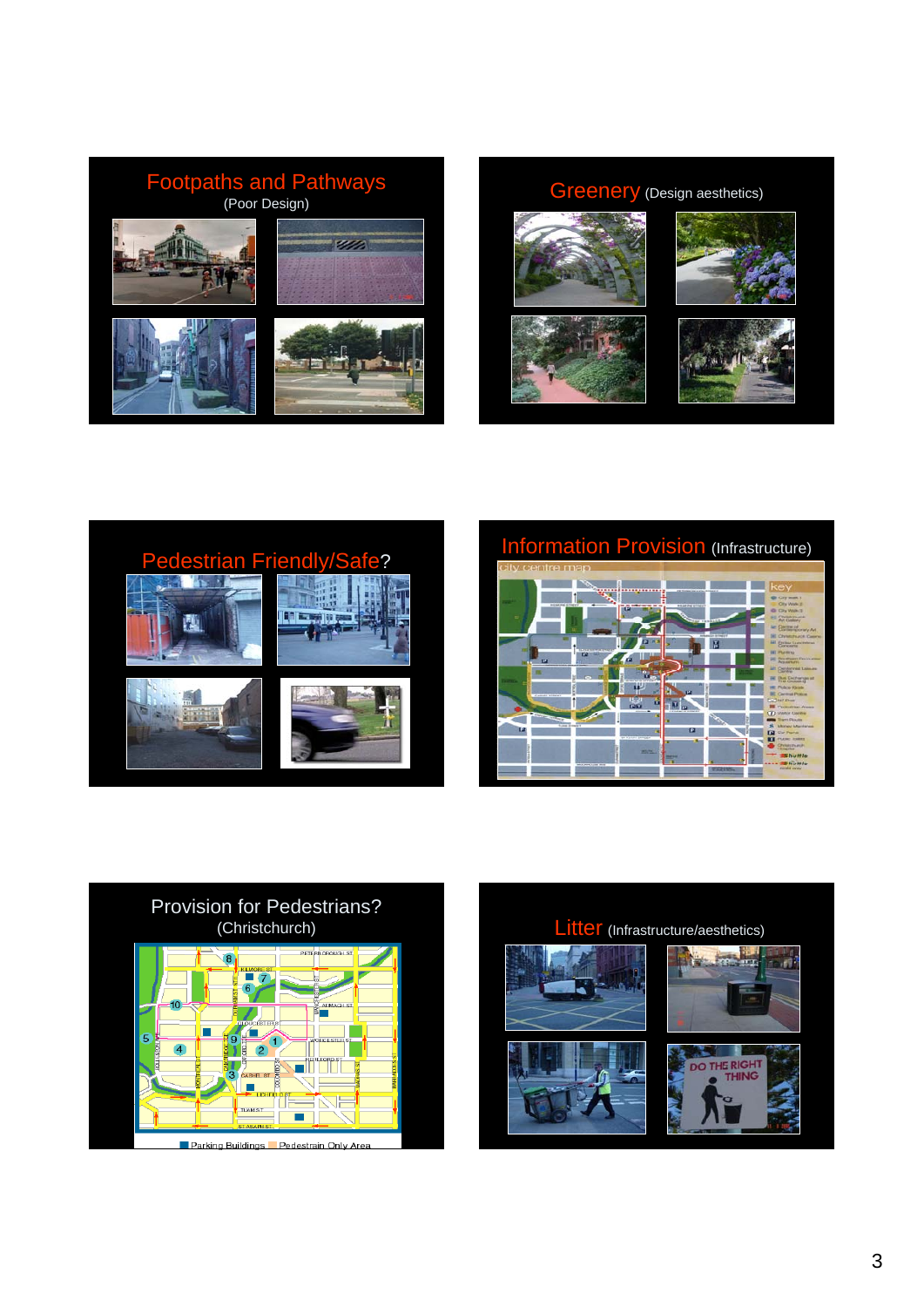













# **STEP ONE Develop a strategy**

- Joined up thinking/collaboration/working
- Resource allocation (money, time and effort)
- Policy (-pro walking) utilise existing best practice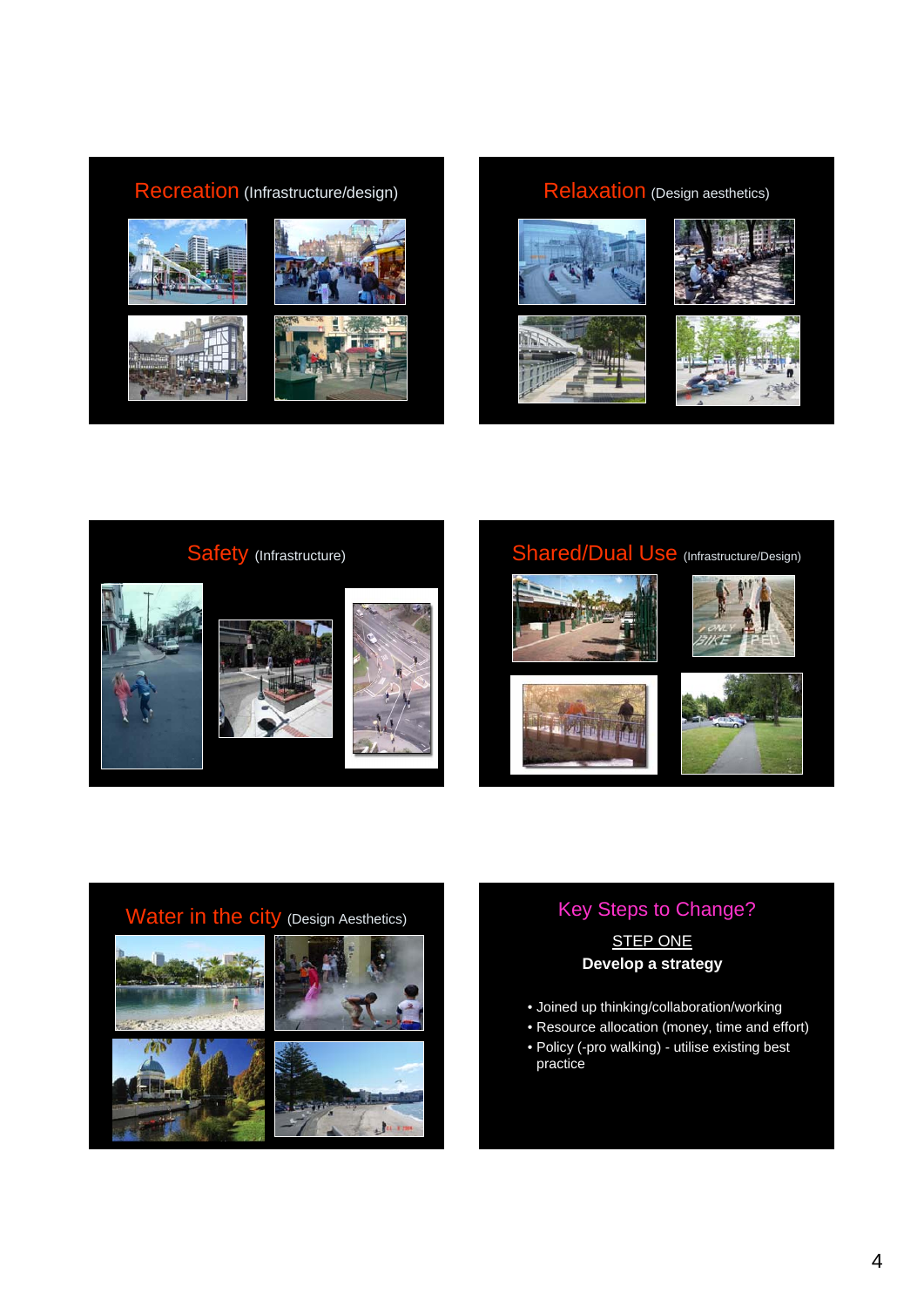# STEP TWO

# **Attend to lack of infrastructure/poor design**

- Walker power/integration into design and standards
- Educate planners/power brokers
- Resource and walkability testing

# STEP THREE **Information and promotion**

- Raising awareness for all
- Sell the benefits from young
- Tourism potential

# Pro Walking Approach (positive outcomes)

- Cleaner, greener and more liveable cities
- Pleasant/safe urban areas
- Improved infrastructure, provision and standards for walking
- Associated health benefits and well being
- Knowledge base on urban walking
- Cities for people not cars
- Winning back public space/public life

# Researching the Future?

- Extend Focus Groups
- In depth Interviews (re: Issues)
	- Seek other perspectives
		- Non walkers/motorists/cyclists
		- Re-visit Literature

# Researching the Future?

- Canvass views of other road users
- Education of pedestrian/ other road users
- Walking education and planning – In Schools/Universities/Community

# Summary

- "The air the urban walker breathes is exhaust and brick dust, the ground beneath his feet is uneven and ill maintained and then there's the dogshit….." (Beckett, 2001)
- "We have relegated to the periphery the basic physiological and even psychological need that people have to move under their own power in the built environment" (Willet Kempton, University of Delaware, 2004)
	- **SO MANY CHALLENGES STILL LIE AHEAD**